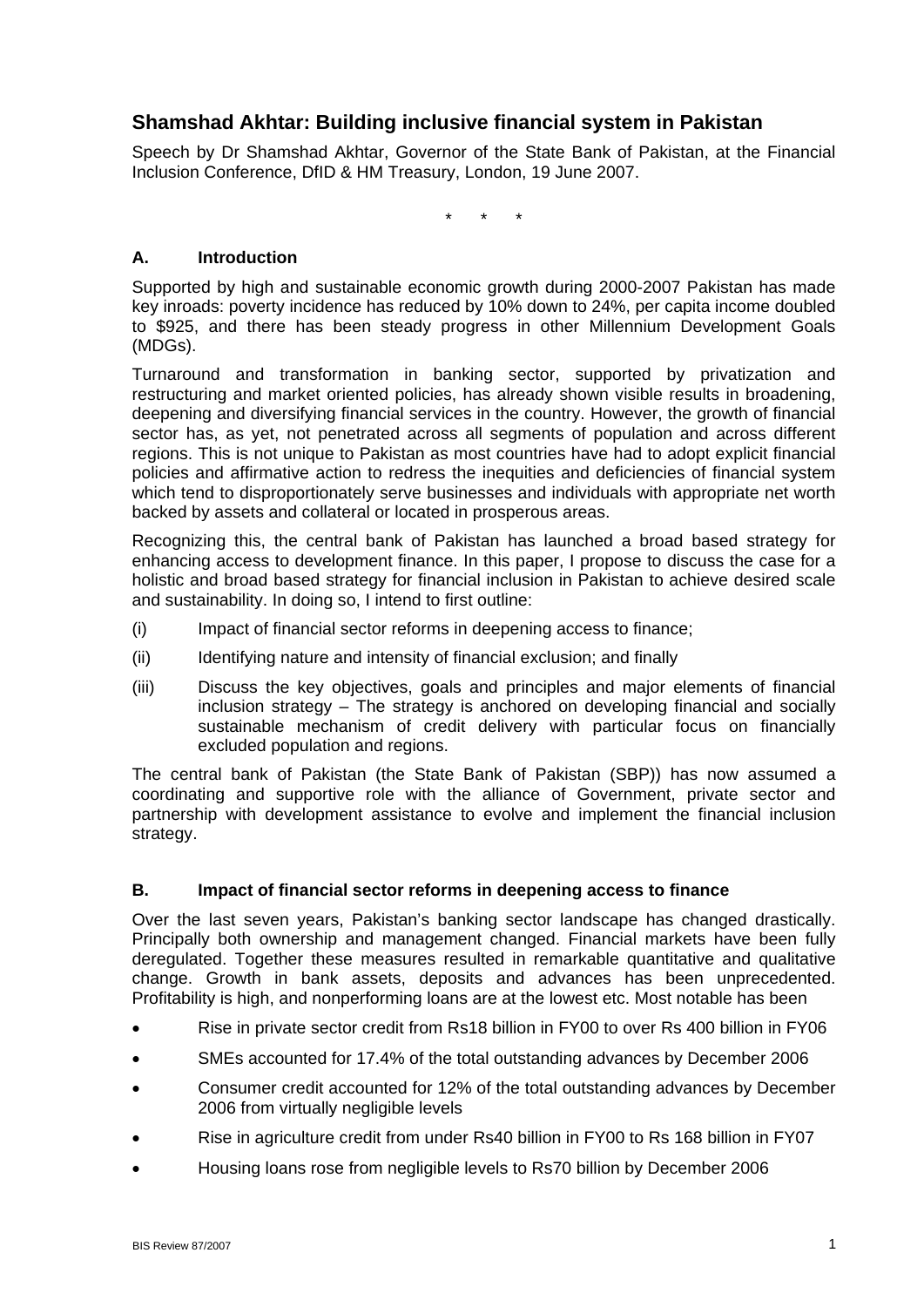- Microfinance loans increased from about Rs3 billion in 2003 to over Rs. 10 billion by December 2006
- Aggregate number of borrowers has risen from 2.7 million borrowers in 2003 to about 5.5 million by December 2006.

Also, now banks are extending their business focus from corporate to household sector. About half of the borrowers have tapped consumer financing which is changing lives of low and middle income households that can now access credit (Table 1).

|                         | 31-12-2003<br>31-12-2006             |                                    | % Growth<br>over Dec 03-Dec 06 |                                 |                  |        |  |  |
|-------------------------|--------------------------------------|------------------------------------|--------------------------------|---------------------------------|------------------|--------|--|--|
| <b>Sectors</b>          | <b>Number of</b><br><b>Borrowers</b> | <b>Amount</b><br>in Million<br>Rs. | Number of<br><b>Borrowers</b>  | Amount in<br><b>Million Rs.</b> | <b>Borrowers</b> | Amount |  |  |
| Corporate               | 17,743                               | 606,500                            | 25,740                         | 1,269,564                       | 45               | 109    |  |  |
| <b>SMEs</b>             | 91,663                               | 215,009                            | 168,233                        | 417,873                         | 84               | 94     |  |  |
| Agriculture             | 1,411,508                            | 104,676                            | 1,480,214                      | 141,856                         | 5                | 36     |  |  |
| <b>Consumer Finance</b> | 721,201                              | 61,437                             | 2,665,423                      | 276,037                         | 270              | 349    |  |  |
| Mortgage Loans          | <b>NA</b>                            | 4.114                              | 24,313                         | 49,134                          |                  | 1,094  |  |  |
| <b>Others</b>           | 135,561                              | 169,035                            | 122,190                        | 246,289                         | (10)             | 46     |  |  |
| Microfinance Loans      | 315,000                              | 3,150                              | 997,778                        | 10,743                          | 217              | 241    |  |  |
| <b>Total</b>            | 2,692,676                            | 1,163,922                          | 5,483,891                      | 2,411,496                       | 104              | 107    |  |  |
|                         |                                      |                                    |                                |                                 |                  |        |  |  |

| <b>Table 1. Distribution of Sector Lending</b> |
|------------------------------------------------|
|------------------------------------------------|

NA: Not Available

Source: SBP except microfinance numbers are from Pakistan Microfinance Network

# **C. Nature and intensity of financial exclusion**

Despite the progress highlighted above, financial penetration in Pakistan is quite low. Pakistan has the highest number of people per bank branch among regional countries except Bangladesh (Table 2).

| Country         | Number of People per Branch |
|-----------------|-----------------------------|
| Bangladesh      | 22,348                      |
| India           | 15,864                      |
| Indonesia       | 11,845                      |
| Malaysia        | 10,208                      |
| <b>Pakistan</b> | 20,450                      |
| Philippines     | 12,773                      |
| Singapore       | 10,954                      |
| Sri Lanka       | 14,551                      |
| Thailand        | 13,929                      |

**Table 2. Regional Comparison: Bank's Branch Penetration** 

Source: World Bank and SBP calculations

Thus far, 37% of the adults have bank accounts; the number of borrowers, at 5.5 million, constitutes only 3.5% of the population; there are only 171 deposit accounts per 1000 people and 30 loan accounts per 1000 people. Agriculture and SME credit reaches only to 1.5 and 0.[1](#page-1-0)6 million borrowers<sup>1</sup>, respectively. Furthermore, outreach of documented microfinance sector is 1.13 million as of March 2007.

 $\overline{a}$ 

<span id="page-1-0"></span><sup>1</sup> December 2006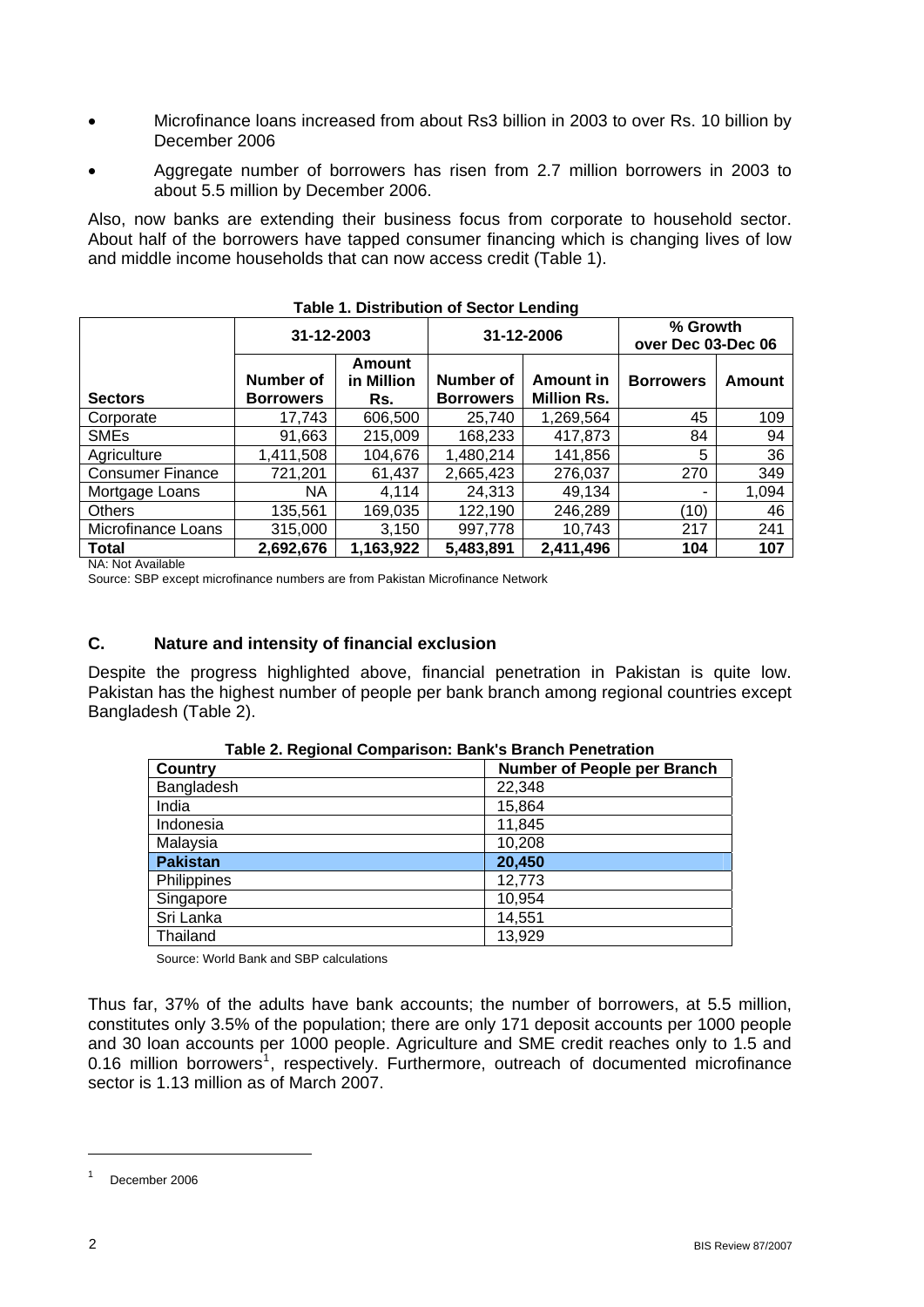Financial exclusion exists in all economies and markets, whether developed or developing. However, the level and degree of financial exclusion is far more in developing and large countries as both population and size of country introduces their own constraints and challenges (Table 3).

|                                                     | <b>Rural</b> | Urban        | Total          |
|-----------------------------------------------------|--------------|--------------|----------------|
| Population                                          | 67.0         | 33.0         | 100.0          |
| Poverty Incidence (as estimated by GOP)             | 28.1         | 14.9         | 23.9           |
| <b>Bank Branches</b>                                | 33.0         | 67.0         | 100.0          |
| Total population having bank accounts               | 6.0          | 37.0         | 17.0           |
| Adult population (19+ years) having bank accounts * | 14.0         | 75.0         | 37.0           |
| Deposits (number)<br>Deposits (amount)              | 25.0<br>9.9  | 75.0<br>90.1 | 100.0<br>100.0 |
| Advances (number)                                   | 17.0         | 83.0         | 100.0          |
| Advances (amount)                                   | 7.1          | 92.9         | 100.0          |

\*: this figure may be overstated due to multiple accounts.

Source: SBP and Economic Survey 06-07

In Pakistan financial exclusion manifests itself in different forms:

- (i) Exclusion because of geographical constraints since a large proportion of population e.g. almost 67% lives in rural areas and there are pockets of population residing in difficult remote and disadvantaged terrain such as barani and arid areas and tribal areas;
- (ii) Exclusion because of lack of enabling environment at provincial level. For instance, banks find it difficult to intermediate agriculture credit in provinces where there are problems such as lack of suitable land records and weak law and order enforcement. Similarly, these problems hinder other sectors including microfinance institutions to increase their penetration which is highly desirable due to prevalence of high headcount poverty.
- (iii) Exclusion because of banking behavior and practices either because they are not servicing a large segment of population or they rely on traditional modes of lending which require collateral or documentary requirements or they impose prohibitive transaction costs etc;
- (iv) Exclusion because of poverty or illiteracy or cultural and language barriers as a result of which population generally lacks awareness and understanding of financial services and products;
- (v) Exclusion because of lack suitability of products like current accounts, which do not offer an overdraft and an easy route to borrowings; and
- (vi) Exclusion because of regulatory barriers, such as the money laundering guidelines requiring proof of identification which many poor and vulnerable people find difficult to provide.

Financial inclusiveness is critical as 42% of Pakistan's population is under 15 years of age and about 24% of the population lives below poverty line, both these segments can benefit from economic empowerment. Apart from banks' loan pricing policy and lack of easy availability, financial institutions are reluctant to venture into new areas as they do not have the capacity to assess the demand and deliver their financial services. The lack of availability of the faith based system of financial services, lack of alternate delivery channels and financial innovation, inadequate database and information on borrowers, and weak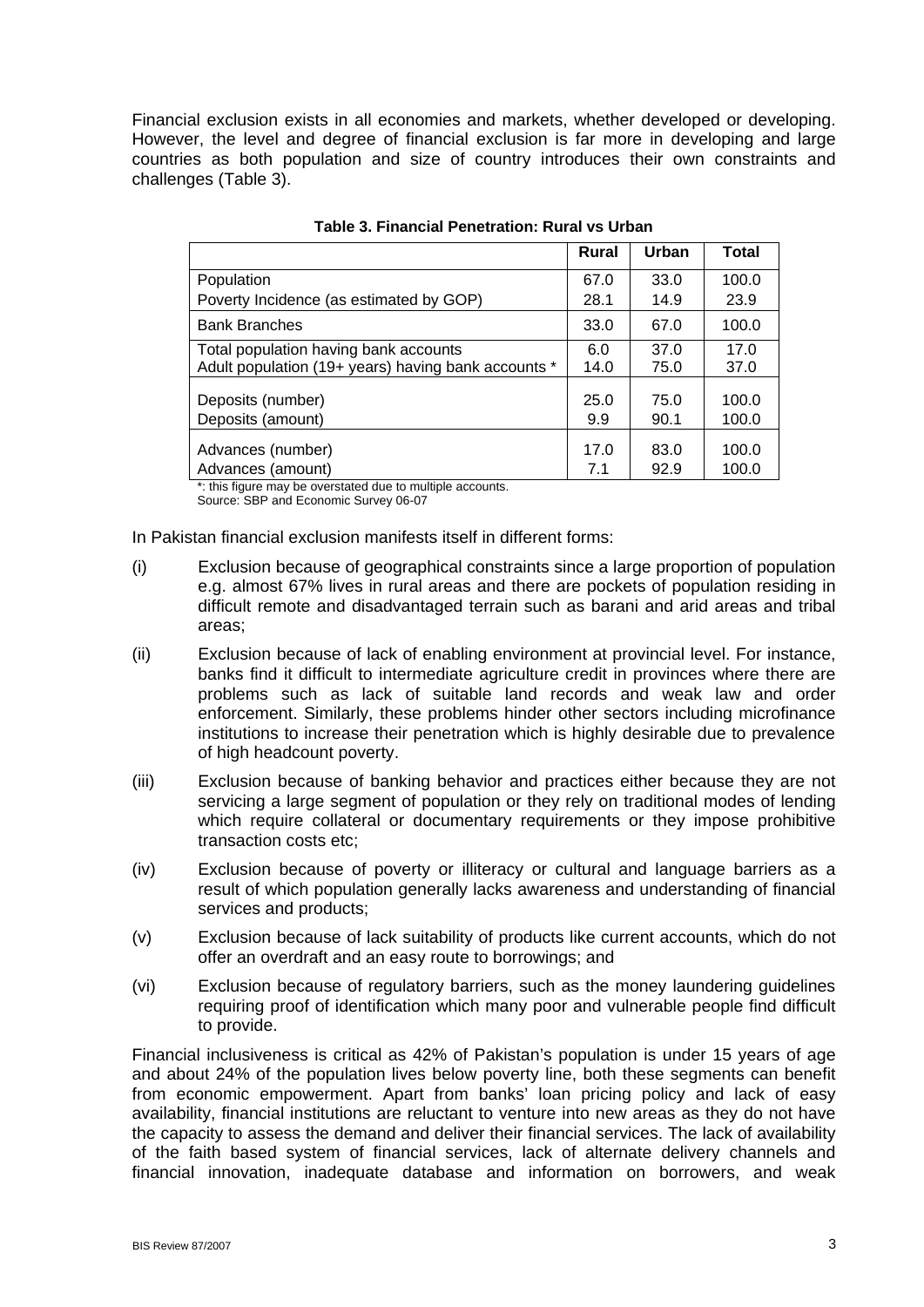enforcement of contract etc. are some of the main stumbling blocks that prevent inclusiveness of financial sector.

#### **D. Pakistan – financial inclusive strategy**

**Objectives, goals and principles.** Recognizing the overwhelming size and intensity of financial exclusion in Pakistan, SBP in designing the second generation reforms for financial services industry is placing high priority on developing and implementing an effective strategy for financial inclusion. This section offers some perspectives on this strategy.

A key objective of the financial inclusion strategy of Pakistan is to support the Government's target for halving the income poverty headcount by 2015 and to reduce eventually poverty to a single digit. To realize this objective, the Government and the SBP has for sometime been creating conducive policy, legal and regulatory framework across the board, while adopting multiple approaches and modalities to extend its net of financial services to larger segment of population.

Keeping these perspectives in mind, Pakistan has adopted a holistic strategy for empowering and enhancing the capacity of poor to contribute and participate in economic growth. On one hand, the Government is focusing on enhancing public investment in education and health and a wide variety of poverty alleviation programs. On the other hand, the central bank has been steering a broad-based policy framework for promoting inclusive financial development.

The principle thrust of the approaches and programs designed has been to shift emphasis from directed and subsidized credit to adopting best practices and market based approaches to promoting private sector in financial inclusion. Meanwhile, public expenditure is supporting selective and targeted interventions to stimulate and catalyze action and nurture institutions which leverage public: private partnerships to improve access to financial services for poor.

Most prominent e.g. is the support for the Pakistan Poverty Alleviation Fund (PPAF) and the National Rural Support Program and the recent President's Rozgar Scheme that offers credit to nations young and unemployed.

The PPAF is sponsored by the Government of Pakistan and funded by the World Bank and other leading donors. The PPAF follows a model of public private partnership through lending of wholesale funds to civil society organizations committed to community outreach programs for enhancing income and economic welfare of the disadvantaged people. Specifically, the PPAF provides funding for projects that help generate income, improve physical, social infrastructure, and skills of the vulnerable. On February 28, 2007 the PPAF had a resource base of US\$ 8[2](#page-3-0)6.17 million (Rs. 49,560.2 million)<sup>2</sup>.

The NRSP is the largest Rural Support Programme in the country in terms of its outreach, staff and development activities. It is a not-for-profit organization with a mandate to alleviate poverty by helping people to harness their potential and undertake development activities in Pakistan. It has presence in all the four Provinces including Azad Jammu and Kashmir. The NRSP, with more than half a million poor households organized into a network of about 29,000 Community Organizations (COs), manages one of the largest micro-credit portfolios in Pakistan, with 282,421 active loans as of March 2007; it holds 25% of the microfinance market. The NRSP provides various financial services to the members of COs in rural areas to help them implement their Micro Investment Plans (MIPs)<sup>[3](#page-3-1)</sup>, including Micro Credit, Micro Insurance and savings products.

<span id="page-3-0"></span><sup>2</sup> Pakistan Poverty Alleviation Fund

<span id="page-3-1"></span><sup>3</sup> National Rural Support Program and Pakistan Microfinance Network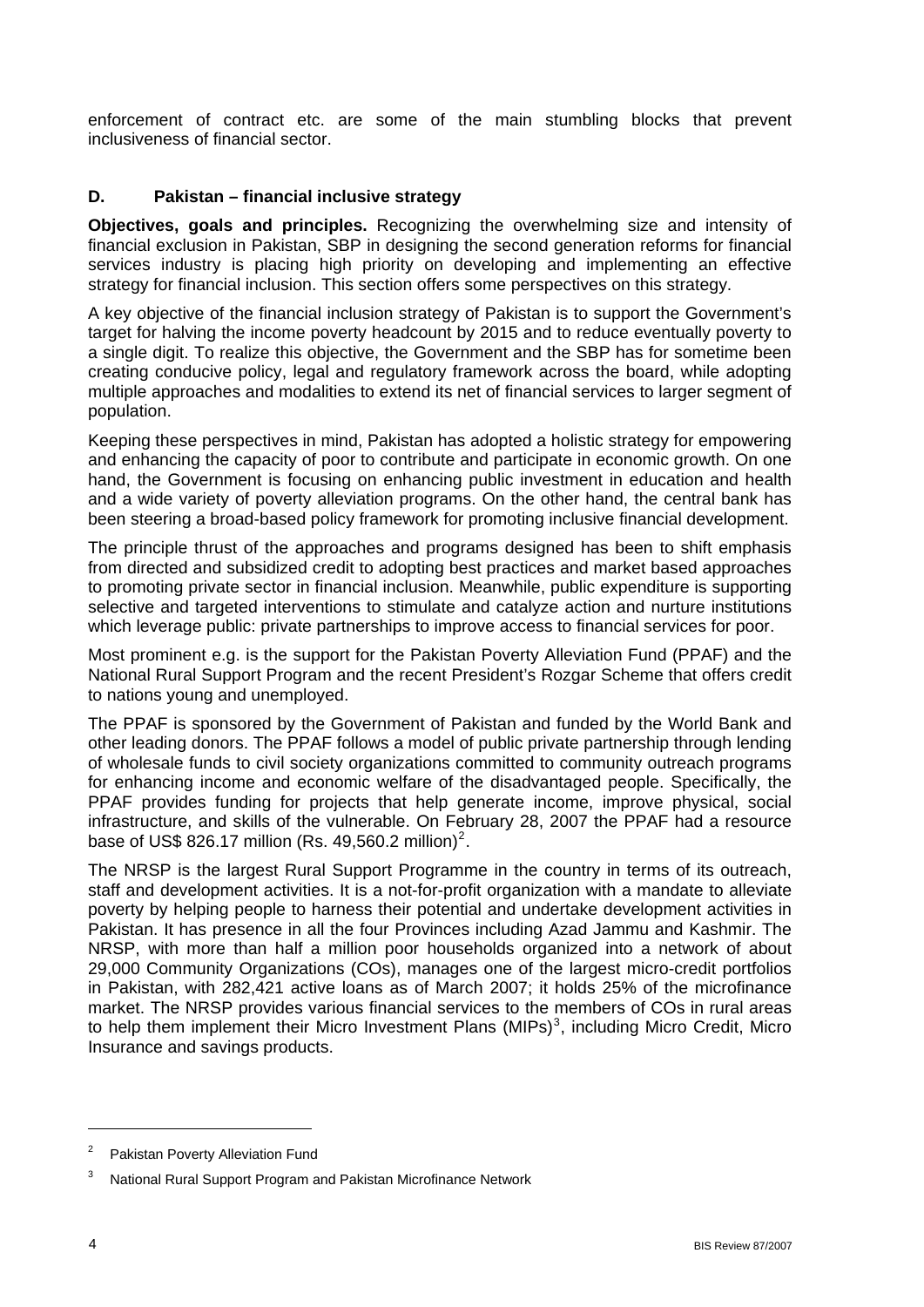The National Bank of Pakistan, largest nation-wide bank, is offering small loans to unemployed and poor to finance purchase of auto rickshaws, setting up utility stores under franchise of the Utility Corporation, and setting up public call office etc. Interest on these loans is fixed at 12%: 50% of interest charges are to be borne by the Government and the remaining 6% by the borrowers. The Government will pick up first 10% of all losses and share credit risk insurance. External and internal verification of borrowers, references and guarantees are handled by ICIL – a representative firm of Dun and Bradstreet. This scheme is anticipated to deliver over 5 years period about Rs105 billion (US \$ 1.74 billion). Since its launch this year, the scheme has delivered Rs2 billion to about 22,136 borrowers<sup>[4](#page-4-0)</sup>.

Recognizing Pakistan's context, and drawing from other country experiences, it has to be acknowledged upfront that financial exclusion can only be tackled effectively:

- (i) If it is well conceptualized, well grounded and well integrated in the overall financial sector policy framework;
- (ii) If it is backed by absolute political commitment and cooperative stance of the federal, provincial and local government and relevant sector agencies to create a healthy and conducive environment for financial intermediation at the lower end of population where risks are of different nature;
- (iii) If financial institution recognize their corporate social responsibility and work towards financial deepening and credit diversification that is key to financial inclusion as well as to managing banks' health and its systemic risks;
- (iv) If there is focus on provision of holistic financial services, whereby savings mobilization is perceived critical and integral to establishing the client on a sound footing and clients have collateral free access to financing with adequate provision for risks mitigated through credit enhancement mechanism and insurance; and
- (v) Facilitating reliable and secure payment between different parties.

**Major elements of financial inclusion strategy.** Drawing from considerations highlighted above, Pakistan's financial inclusion strategy is broad based and flexible that aims to encourage partnership and social cohesion and mobilization with the objective of empowering and nurturing clients and their businesses. It engulfs all segments of population by offering them holistic and multiple services and products.

**Anchoring and weaving these objectives, goals and principles, the SBP and the Pakistan Microfinance Network (PMN) have developed a far reaching Microfinance**  Strategy that is one of the principal driver's of financial inclusion strategy<sup>[5](#page-4-1)</sup>. In April 2007, the Government has approved this Microfinance Strategy and a time bound Action Plan has been prepared to launch its implementation. Presently, the institutional framework of MF industry includes a set of (i) retail providers such as six MFBs (licensed only recently by central bank), (ii) the national and provincial rural support programs and charitable or specialized NGOs, (iii) the wholesale apex institution, the principal being the PPAF which relies on donor and government financing support to refinance community organization whose number has reached 60,000; and (iv) the NGOs and the cooperatives – later are now mostly closed except for one principal operator, the Punjab Cooperative Bank that has managed to be proactive but it relies on SBP credit lines (quite an unsustainable approach) and provincial government support and has to be eventually restructure to be more financial viable.

 $\overline{a}$ 

<span id="page-4-0"></span><sup>4</sup> National Bank of Pakistan.

<span id="page-4-1"></span><sup>5</sup> Expanding Microfinance Outreach in Pakistan, [www.sbp.org.pk/about/speech/governors/dr.shamshad/2007/MF-PM-17-Apr-07.pdf](http://www.sbp.org.pk/about/speech/governors/dr.shamshad/2007/MF-PM-17-Apr-07.pdf).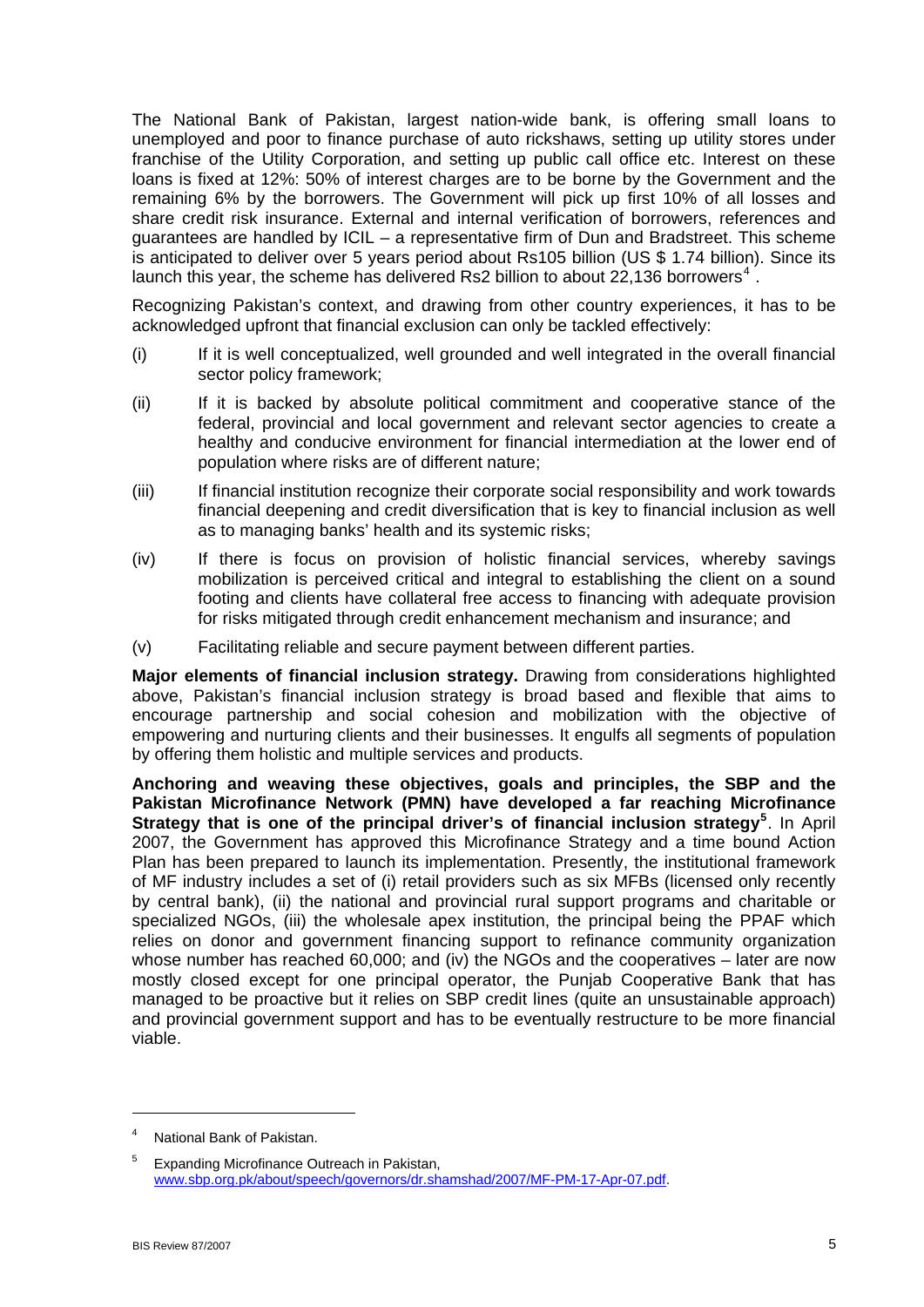Commercial banks have selectively provided liquidity support to few MFIs. In the last six years, MF industry and beneficiaries have grown (Table 4). Currently the network of MF providers is 239 branches servicing about 1.1 million clients with about Rs5.6 billion portfolio. Among MF providers, Khushali Bank alone accounts for 47% of this network. However, MFloan portfolio is higher close to Rs73 billion (as of December 2006) if one adds to MF providers programs all the agriculture, National Bank of Pakistan and other banks' small and micro lending.

| Year             | 1998 | 1999 | 2000 | 2001 | 2002 | 2003 | 2004 | 2005 | 2006 | 2007 up to<br><b>March</b> |
|------------------|------|------|------|------|------|------|------|------|------|----------------------------|
| <b>Borrowers</b> | 65   | 64   | 67   | 100  | 210  | 315  | 450  | 609  | 998  | 1130                       |
| Savers           | 240  | 280  | 622  | 915  | 880  | 915  | 1000 | 1200 | 1400 | 1510                       |
| $\sim$           | -    | .    | .    |      |      |      |      |      |      |                            |

**Table 4. Growth in Microfinance (numbers in thousand)** 

Source: Pakistan Microfinance Network

Even though industry has grown and is quite vibrant, its limited scale (both in terms of beneficiaries and region) and impact has recently necessitated stock taking of where we stand and how to transform this sector to meet more aggressively and swiftly country wide requirements. The MF-strategy advocates enhancing scale of MF operations to serve 3 million within 3 years for it to be henceforth extended eventually to 10 million expeditiously. MF ought to provide multiple services and products and sector financing and should include support for the un-banked poor but also those above it.

The strategy aims to encourage a change in vision and mission of MF operators from being charitable and social service providers to sustainable financial service providers. To achieve scale, the strategy underscores that all MF business need to position themselves for scalability and sustainability by augmenting their reach and developing alliances with other players, provision of wide ranging financial services and nurturing both financial and social sustainability. In addition, the strategy aims to unleash the potential of existing MF providers, while enhancing competition by allowing entry of new international players, exploiting greater synergies between public: private institutions and retail-wholesale providers, developing framework for piloting credit unions and developing basic infrastructure for enhancing capacities of industry and borrowers as well as developing credit information bureau.

The strategy further advocates developing effective synergies between the commercial banks and the Microfinance Banks (MFBs) and between the Microfinance Institutions (MFIs)/Nongovernmental organizations (NGOs). This interdependence and integration is perceived critical to encourage commercial banks to provide the desired liquidity to MF providers – which is absolute necessity until deposit mobilization at MF level generates required surpluses. Alliance between formal institutions and MFIs/NGOs is intended to help them access client and achieve desired degree of social mobilization – not a forte of banks. The strategy recognizes that MF providers alone cannot reach the large proportion of poor and low income so proper synergies and partnership among financial institutions will facilitate swifter extension of financial services to the small and micro borrowers across different sectors. The MF providers would have to reorient the way they do business and provide different products including loans, saving and insurance instruments as well as structure safety net schemes. More specifically, MF providers would need to develop capacities to deliver credit to different sector such as agriculture, housing etc.

Furthermore, strategy recognizes that MFIs and MFBs would need to develop commercially viable and financially sustainable operation. This requires appropriate availability and blending of financing: equity support, debt raising mechanisms, leveraging funding through credit enhancement, and exploiting more aggressively resource mobilization from depositors. Furthermore, MFIs need to enjoy flexibility in charging interest rates that fully recover costs – administration and supervision as well as risk perceptions – public acceptability of this is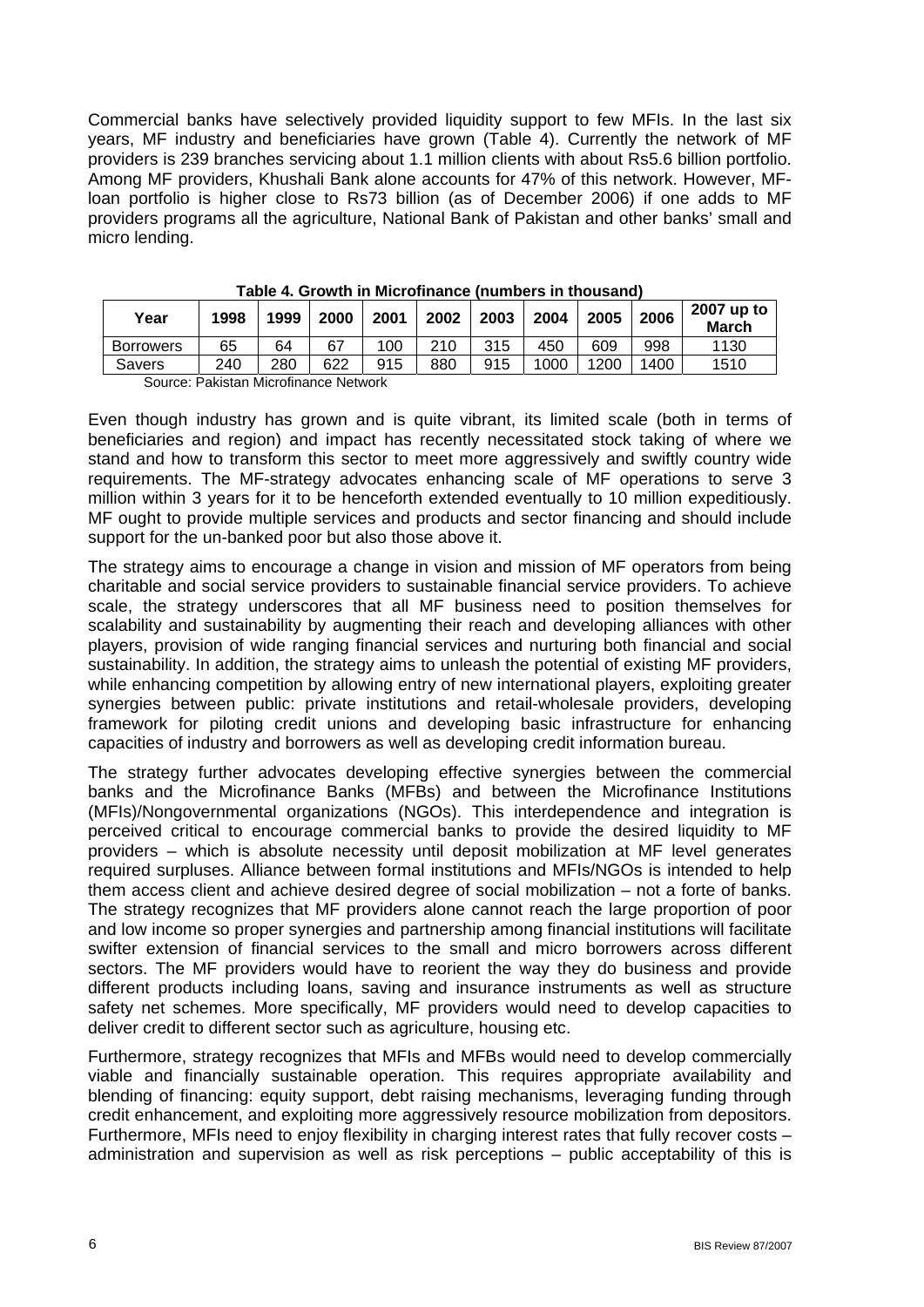critical as eventually financial services would be priced effectively with enhanced competition. To realize these goals, Government is

- (i) Introducing level playing field among the MFBs by bringing all MFIs under one legislative and regulatory framework – this requires bringing the Khushali Bank, the largest branch network, established under special ordinance and supported by subsidized funding that distorts level playing field in the industry.
- (ii) Encouraging MFIs to upgrade themselves to a full-fledged bank by offering a 5 years tax break to MFBs.
- (iii) Developing special funding/financing arrangements for MFIs which have potential for exploiting scale but cannot do so without resource constraints. MFIs (such as NRSP) are facing difficulty in extending their reach in difficult terrain such as barani and un-irrigated areas and rural areas without effective liquidity to conduct business. To address this issue, central bank is exploring mechanisms to encourage relationships and alliance between the commercial banks and MF providers with the objective of former providing the desired level of liquidity with and without credit guarantees or acquiring MFI to nurture such institutions. At the same time, the NRSP will be transforming itself from MFI to MFB and is working on a strategy to restructure with the objective of achieving scale in its operations.
- (iv) Facilitating entry of new international players such as BRAC, Shore bank, etc. and encouraging setting up a Build-Own-Trust Model supported by the Grameen Trust.
- (v) Encouraging restructuring of First Women Bank Ltd. to enhance its role in serving microcredit requirements of women. Restructuring would involve bringing in strategic partner in this bank and encouraging enhancement of its capital to allow it to leverage itself properly for augmenting its outreach.
- (vi) Enhancement of capacities of PPAF to offer credit enhancement to leverage resources for microfinance industry and supporting other industry-wide initiatives.
- (vii) PMN further positions itself to serve as a think tank, advocacy group and collate trends and analysis of industry and has played an instrumental role in steering the industry and strategy.

#### **Central bank's special initiatives to enhance outreach and scale**

**SBP's Annual Branch Licensing and Basic Accounts Policy.** SBP has introduced the Annual Branch Licensing Policy with a road map for 2008 and beyond. This policy requires commercial banks with 100 branches or more to open at least 20% of their branches outside big cities and set up branches in Tehsil Headquarters where no branch of any bank exists.

| Table J. Froportion of Kural vs Orban Bank Branches |                 |                 |                 |  |  |  |
|-----------------------------------------------------|-----------------|-----------------|-----------------|--|--|--|
|                                                     | % age of Rural  | % age of Urban  | Total           |  |  |  |
|                                                     | <b>Branches</b> | <b>Branches</b> | <b>Branches</b> |  |  |  |
| Foreign Banks                                       |                 | 100             | 49              |  |  |  |
| Five Big Banks                                      | 41              | 59              | 5,448           |  |  |  |
| <b>Private Banks</b>                                |                 | 93              | 1,575           |  |  |  |
| <b>Islamic Banks</b>                                |                 | 100             | 93              |  |  |  |
| <b>Specialized Banks</b>                            | 33              | 67              | 539             |  |  |  |
| Source: SBP                                         |                 |                 |                 |  |  |  |

| Table 5. Proportion of Rural vs Urban Bank Branches |  |  |  |
|-----------------------------------------------------|--|--|--|
|                                                     |  |  |  |

The branch licensing policy has had a significant impact on braches of the five large banks with more than 40% branches in the rural areas (Table 5). In contrast, the private banks, despite having a considerable number of total branches are lagging behind in rural branches leaving much to be improved. This could be due to the fact that private banks mostly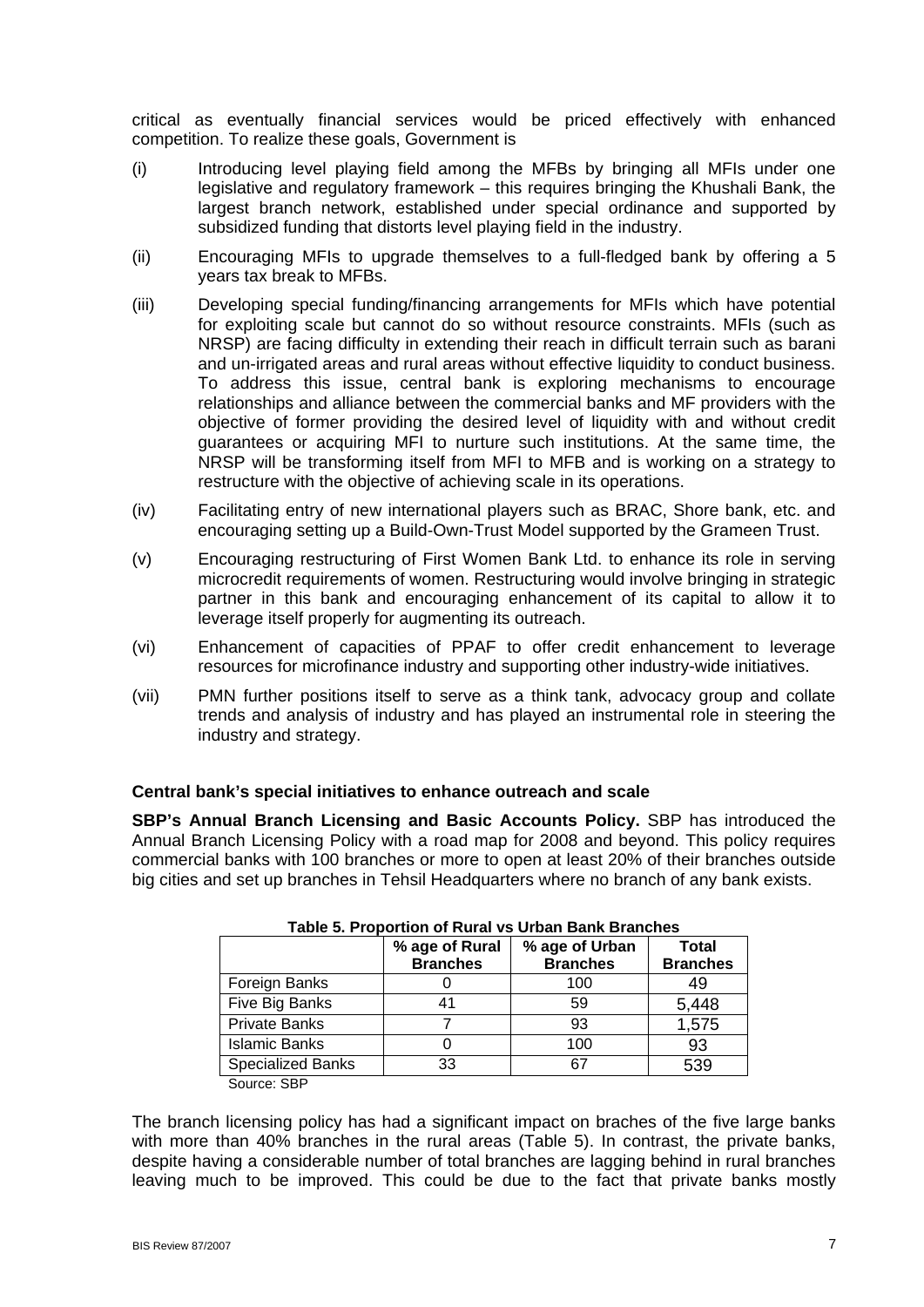comprise of smaller banks with less than 100 branches. Similarly, Islamic banks and foreign banks will have to open rural branches once they reach the threshold of 100 branches.

In addition, SBP has allowed banks to establish sub branches, booth and service centre of commercial banks in inner regions where it is costly to maintain a full fledged branch. These sub branches can be managed by skeleton staff and can act as an extended arm of the near by branch for performing limited banking functions such as deposits, withdrawals, issuance of demand draft, telegraphic transfer etc. and also facilitate payment of home remittances to their beneficiaries.

Since November 2005 all commercial banks operating in Pakistan are required to offer Basic Banking Accounts (BBA) to facilitate and provide basic banking facilities to the low income people in Pakistan. A typical BBA can be opened with a minimum deposit of Rs1000 carrying no fee, no limit of minimum balance and full ATM facility. As of March 2007, about 120,000 BBAs were opened.

Hesitation in mobilizing BBAs has been there as the banks complain of high transaction costs associated with these accounts. While BBA is relatively a new product, the current and savings account are almost 47% of total deposit base and remain sticky despite the low returns offered by the bank. Central bank has introduced substantive competition by allowing entry of new and foreign banks and it is likely that this competition will eventually drive interest rates up for small depositors over time and would serve in turn as an incentive to clients to bank more aggressively. Special products offering different schemes for car loans and insurance etc. are already attracting urban small depositor, who were earlier out of the net, to bank.

**Promotion of Post Office network.** SBP and Post Office (PO) are exploring how 12,343 field office network of PO can be used to provide financial services by encouraging alliances between MFBs/MFIs and PO. So far, PO manages over 4 million saving accounts with 70% of such accounts holding savings below Rs10, 000 (or \$165). PO is now working with a few MFBs/MFIs to develop viable arrangements for PO to sublet premises to MF providers or to partner with them to launch wide range of financial services. PO recognizes that it would have to rely on MFIs for financial intermediation, though local POs have over the years developed an understanding of local communities that they service.

**SBP's Sector Prudential Regulatory Framework catalyzed to service under-served.** Dedicated prudential regulations have been developed for specific sectors. In 2001 SBP issued *Microfinance Ordinance and supportive Prudential Regulations* as well as guidelines to allow setting up of national and regional MFBs and now 6 national level MFBs are licensed. The MF ordinance has been amended last year to ensure that minimum loan size being offered by MF be raised to Rs150,000 to allow providers to service MF business requirement and now MF are allowed to engage in remittances businesses. Banks are allowed to lend to small and medium enterprises clean i.e. without collateral up to Rs3 million and now SBP is considering broadening it to include small enterprises.

In parallel, there are several initiatives to extend financial services to small borrowers. These include: SBP's-SME financing Strategy that advocates promotion of Credit Guarantee Schemes and Venture Capital Funds, establishment of SME training centers and capacity building of banks' SME Loan Officers, SME Credit Risk Scoring and Competitiveness Benchmarking and Triennial Survey on SMEs to estimate their demand for the financing. In tandem, SBP has introduced *Prudential Regulations for Agricultural Financing and Guidelines for Livestock and Fisheries financing*; estimated agricultural credit demand for complete value chain from production to export by the farmers/growers; and simplified and standardized loan documents, and offered three years revolving credit scheme with one time documentation and automatic renewal on annual cleanup of principal plus markup for production loans to farmers. SBP has further allowed banks to finance against market/realizable/forced sale value of the agriculture land, urban properties, gold/silver ornaments, etc. and also against two personal sureties (up to Rs.500,000 – US\$8,333) in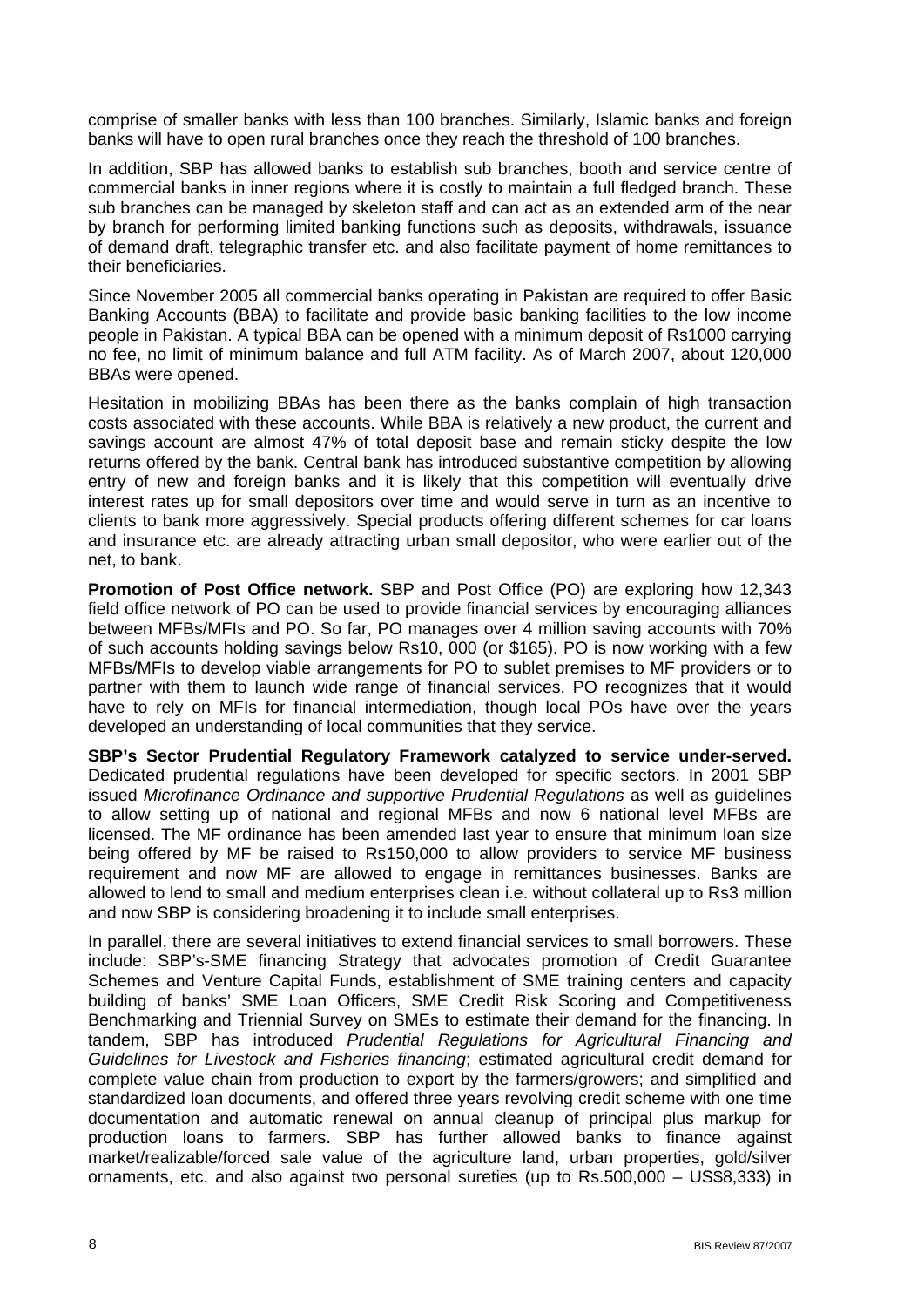addition to passbook of the land etc. These initiatives have contributed significantly in enhancing formal institutional agricultural credit disbursement for small borrowers.

Besides allowing commercial banks and removing caps on house loans and bank based exposure limits for housing finance, the House Building Finance Corporation (HBFC) is being corporatized to deal with the back log and demand for new housing units in Pakistan, estimated at 19.3 million including back log of 6 million low income housing units. HBFC, with support of the Government, has announced to promote low income housing on sound banking principles.

Islamic banking, which carries appeal for Shariah compliant clients, is being promoted to cater for underserved sectors such as SMEs, agriculture sector and micro enterprises through Shariah compliant products. Besides six full fledged Islamic Banks and permission to conventional banks to render such services, a full fledged Islamic Microfinance Banks (IMFB) would be encouraged also.

**The central bank is working with the Government to develop adequate and commercially viable credit enhancement mechanism** to support lending to MFIs which have now developed their niche and have potential to enhance their outreach but are constrained because of lack of funding or financing for capacity support. Similarly there is need for credit guarantee mechanisms to support evolution of small businesses. For these areas it is arranging for technical support from international service providers such as Grameen Foundation of USA will help in development of credit enhancement mechanism and establishing a poverty monitoring mechanism to assess the credit delivery to vulnerable population.

**The central bank is encouraging promotion of insurance products to support micro and small lending.** For instance, SBP plans to play a proactive role in development of Islamic micro-insurance products and has already worked with private sector insurance companies to develop non collaterized lending and crop loan insurance products which should help leverage MFBs and other institutions interest in supporting agriculture lending for small borrowers.

**The central bank has promoted electronic banking which should lay the foundation for country wide connectivity of financial institutions.** Already about half of the bank branches are now engaged in electronic fund transfer which is eventually to be supported by the legal coverage provided by the *Payment and Electronic Fund Transfer Act, 2007*. In parallel, efforts are underway in collaboration with ADB to launch mobile banking. The central bank has already laid out a *Policy Paper on Regulatory Framework for Mobile Banking in Pakistan* for public comments. Under this, central bank will promote both branchless as well as bank and non-bank focused models of mobile banking.

**The central bank has restructured itself in September 2006 and established a full fledged Development Finance Group.** This is now headed by an Executive Director – who is a important member of the Banking Cluster, with independent sector finance departments which steer and help implementation of policy, legal and regulatory framework for Small and Microfinance businesses, agriculture and rural credit, housing and infrastructure finance and Islamic finance. This Group has been entrusted with the Mission to steer and implement the financial inclusion strategy, launch development programs and analyze and monitor issues and progress in access to development finance in collaboration with the stakeholders and Government agencies. The Banking Services Corporation  $-$  a subsidiary of SBP  $-$  is now being restructured to engage through Local Advisory Committees to disseminate the financial inclusion architecture at field level and to provide us feedback on problems of development access while raising awareness and understanding of financial solutions offered by various providers and providing feedback on the problems public faces.

The central bank with the support of its two principal training institutions i.e. National Institute of Banking and Finance and the Institute of Bankers Pakistan is implementing financial literacy and capacity building for financial institution and public to leverage available financial